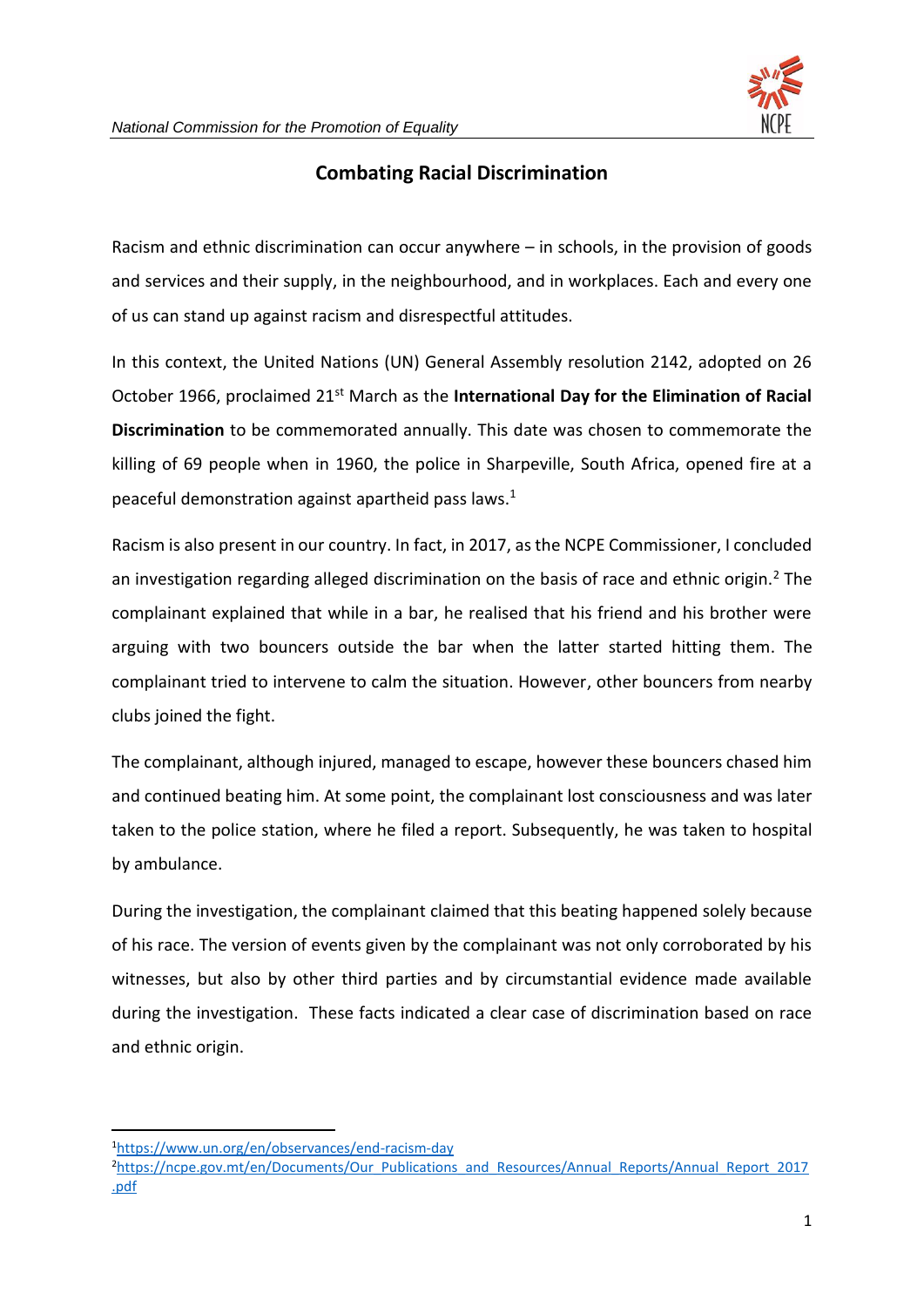

## *National Commission for the Promotion of Equality*

Such racist incidents and racial discrimination in general have been exacerbated with the COVID-19 pandemic. Lockdowns and other restricted measures had a disproportionate impact on workers in precarious employment situations, self-employed, and informal workers globally, the latter being mainly made up of racial minorities and migrant workers in many countries. There was also a significant increase in racial verbal abuse, harassment, and violence in public spaces, mainly targeting people of Asian descent in the context of the current crisis. This shows that racism, xenophobia, and intolerance are prevalent in all societies. However, there are many ways to take action.<sup>3</sup>

In fact, the European Commission against Racism and Intolerance (ECRI) was established in 1993 by the Council of Europe as the official, independent human rights monitoring body in the field of combating racism and intolerance. ECRI works to combat discrimination on the grounds of race, national/ethnic origin, colour, citizenship, religion, and language (racial discrimination) and intolerance, sexual orientation, gender identity and sex characteristics. ECRI's statutory activities cover country monitoring of state parties including Malta, work on general themes covering this remit and fosters relations with civil society and equality bodies.<sup>4</sup>

At a domestic level, the first-ever National Anti-Racism Strategy was launched in 2021 to tackle discrimination experienced by individuals with racial or ethnic backgrounds. This Strategy aims to confront and eliminate racism in all its forms, individual, systemic, and societal, and to stimulate and support intercultural inclusion.<sup>5</sup>

Moreover, in Malta, the NCPE as an equality body, investigates complaints on the grounds of race and ethnic origin in employment, education, vocational/professional training, banks and financial institutions, as well as on access to and supply of goods and services.<sup>6</sup>

<sup>&</sup>lt;sup>3</sup>[https://www.ohchr.org/Documents/Issues/Racism/COVID-19\\_and\\_Racial\\_Discrimination.pdf](https://www.ohchr.org/Documents/Issues/Racism/COVID-19_and_Racial_Discrimination.pdf) <sup>4</sup><https://rm.coe.int/leaflet-ecri-2019/168094b101>

<sup>5</sup><https://cdn-others.timesofmalta.com/3b7516ec2255f8fc1b264dd2f9b0ed24a1d55e63.pdf> 6[https://ncpe.gov.mt/en/Pages/About\\_Us/NCPE-Remit.aspx](https://ncpe.gov.mt/en/Pages/About_Us/NCPE-Remit.aspx)